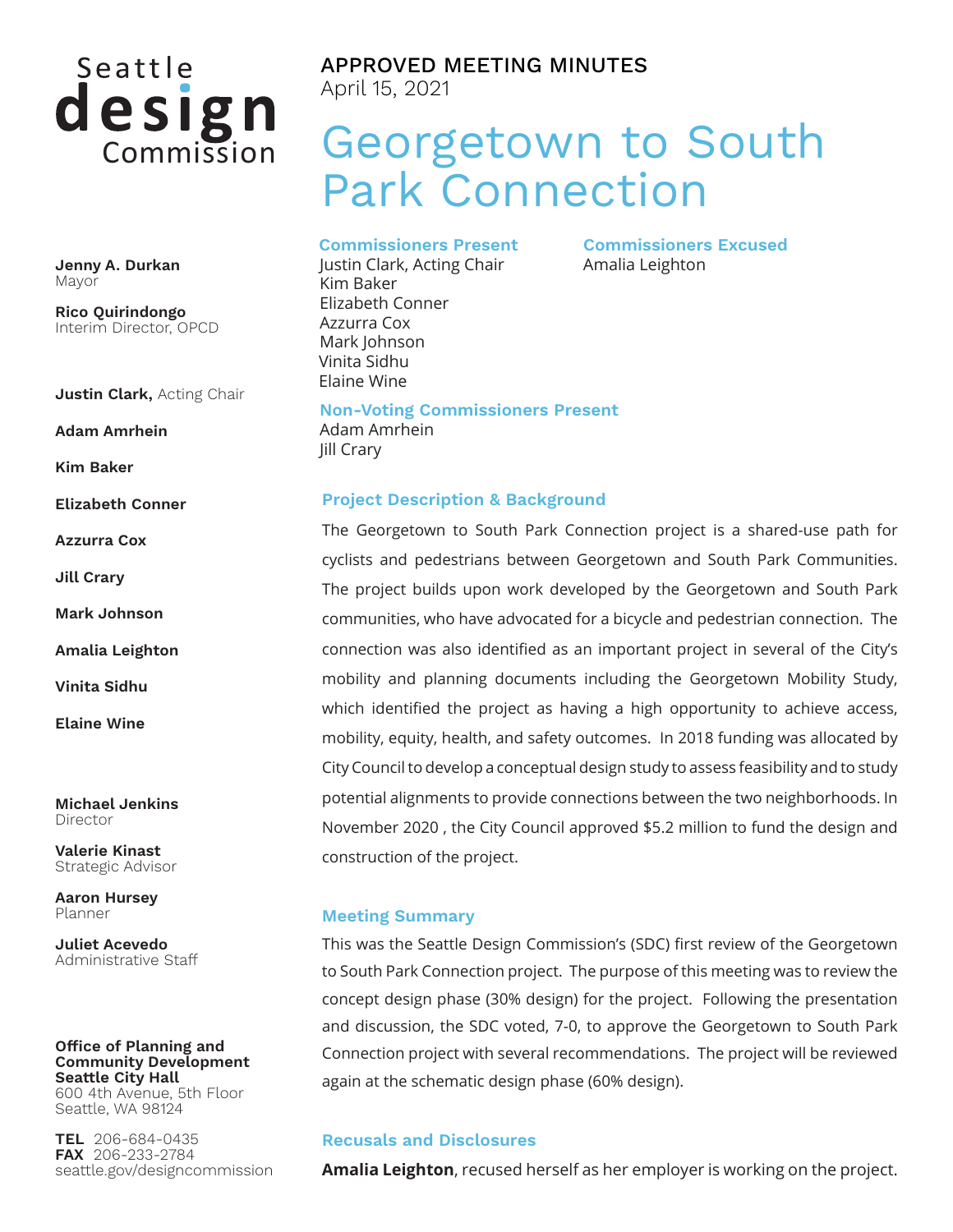#### **April 15, 2021**

9:00 - 10:30 am

#### **Project Type**

CIP

**Phase**

Concept Design

**Previous Reviews**

None

#### **Presenters**

Hallie O'Brien SDOT

Tonnie Roberts SDOT

Gabriel Seo SDOT

#### **Attendees**

Cayce James OPCD



*Figure 1: Project location (Orange)*

### **Summary of Presentation**

Hallie O'Brien, Tonnie Roberts, and Gabriel Seo, of SDOT, presented the concept design for the Georgetown to South Park Connection project. The team provided information on the historical and current neighborhood context as well as a history of the project proposal (*See figures 1)*. The team then discussed project goals, ongoing community outreach, and the development of project alternatives. Through ongoing community outreach and collaboration with City departments, the team selected a preferred project route that connects the Georgetown and South Park neighborhoods.

The proposed design includes 3 trail segments - Georgetown, E Marginal Way S, and South Park Bridge trail segments. Each segment includes a protected 10-12 foot wide multi-use pathway with a vegetated buffer and street trees. The trail will also provide a connection through the Flume property, which was previously reviewed and approved by the Seattle Design Commission in September 2020. The Flume property will include a wide multi-use pathway, open space, off-leash area, and amenities such as lighting, bike racks, and seating. The South Park Bridge segment will provide a wide multi-use pathway as well as protected one-way bicycle lanes leading to the north bridge approach and will connect to an existing sidewalk that extends across the bridge and into the South Park Neighborhood (*See figures 2-6 for more detai*l)

#### **Agency Comments**  None

**Public Comments**  None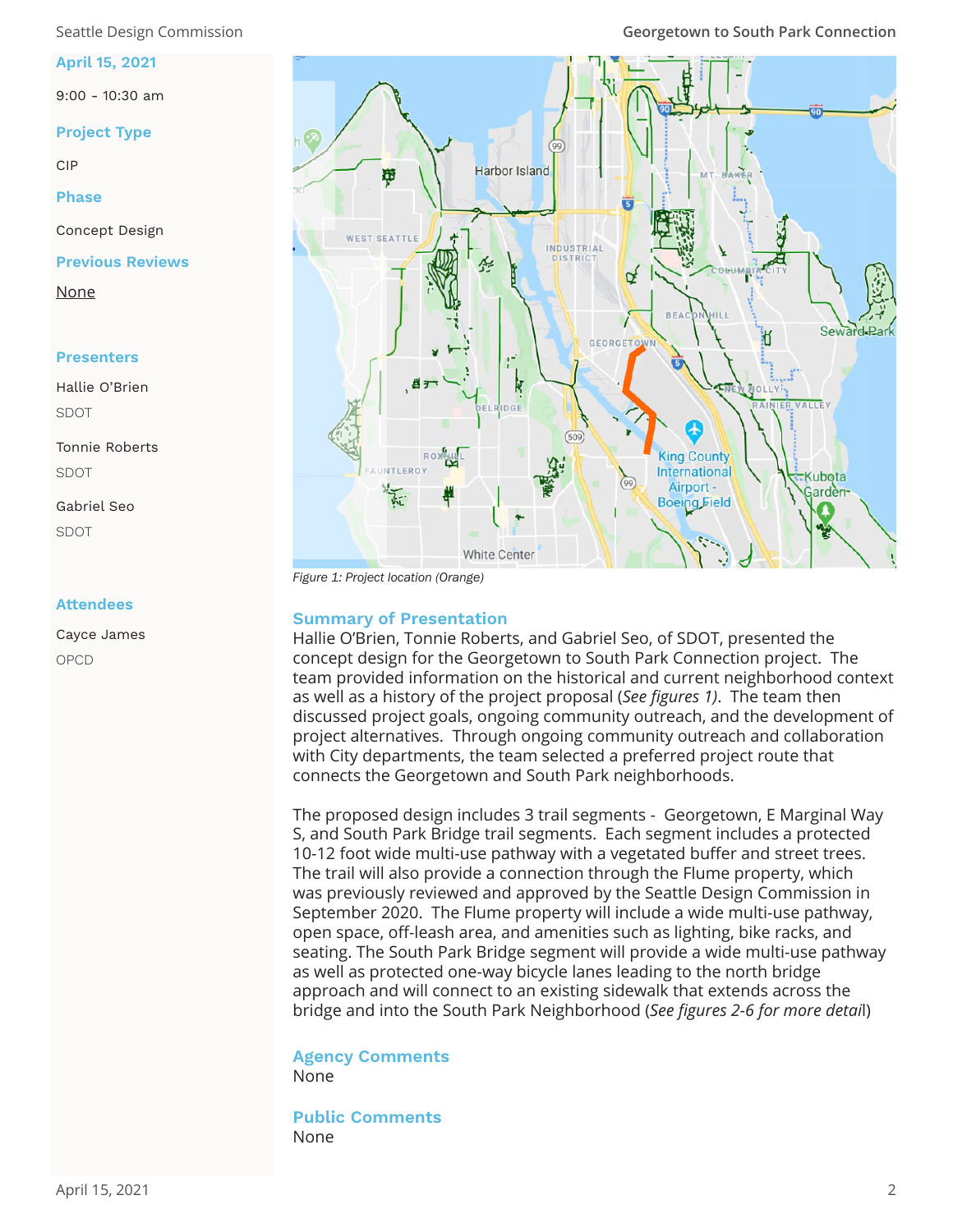

April 15, 2021 3 *Figure 6: Proposed design for E Marginal Way S Segment along E Marginal Way S*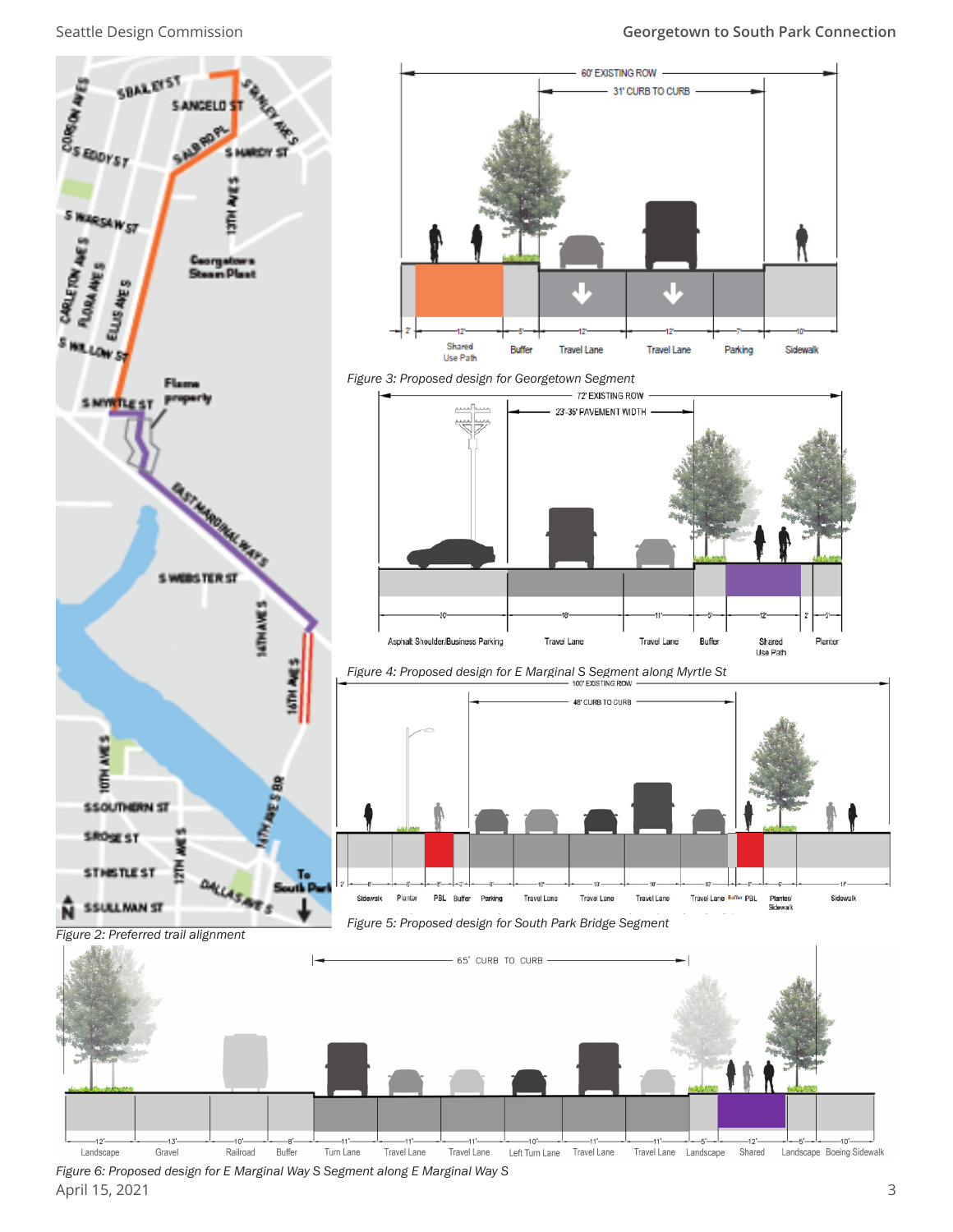# **Summary of Discussion**

The Commission organized its discussion around the following issues:

- **Materials**
- Circulation & Connectivity
- Engagement & Equity
- Project coordination

# *Materials*

The SDC appreciated the project team's use of diagrams to explain existing and proposed conditions along each trail segment. Commissioners also appreciated type, size, and location of each trail segment and how each is designed to fit within the local context. The Commission recommended the project team provide additional information on planting and pathway materials and to better understand how these materials will contribute to wayfinding, signage, gateway elements, site furniture, bicycle racks, and water fountains, towards the goal of enhancing the user experience and increasing the sense of personal safety along the trail. Commissioners appreciated the level of detail provided in the design for the FLUME site, which was previously reviewed and approved by the Commission, and encouraged the project team to provide similar details for other trail segments.

Commissioners then discussed issues about specific design elements. Commissioners expressed concern with the design of areas located below the street tree canopy along the trail and encouraged the team to consider ways to expand the pathway beneath the tree canopy, such as by using flex pave material or unit pavers, to provide additional space for trail users. The commission then encouraged the team to consider ways to provide additional buffers between the trail and adjacent vehicle traffic to increase perceived safety and to mitigate negative impacts, such as noise, created by the trail's proximity to the adjacent street. While this recommendation was made for the entire project, commissioners specifically asked the team to address design and mitigation efforts along E Marginal Way.

# *Circulation and connectivity*

The SDC commended the project team for providing a connection between the Georgetown and South Park neighborhoods. Commissioners did express concern with the terminus of the southern portion of the trail, which ends on the northern edge of the South Park Bridge. The Commission recommended the project team explore opportunities to extend the trail across the South Park Bridge and to provide a connection to community spaces such as the South Park Plaza and Green River Trail. Commissioners also encouraged the project team to consider smaller design interventions, such as signalization, to improve the connection to the South Park neighborhood. The Commission then encouraged the team to provide additional information about how the trail will connect to both business districts. The SDC recognized the opportunity for creating spaces along the trail and recommended the project team maximize opportunities along the trail and trail head and to think about where to provide open spaces and viewpoints, such as adjacent to the King County Airport & Boeing Field. The Commission also appreciated that the project team is coordinating with Seattle's Office of Arts and Culture, and strongly encouraged the team continue to explore ways to provide artistic elements along the trail.

The Commission then discussed issues about the design of specific areas along the trail. Commissioners stressed the importance of providing safe crossings and transitions at vehicular intersections and driveways. The Commission strongly recommended the team provide additional design details, plans, and section diagrams to show how the trail will connect with roads, intersection, and driveways along the trail route and encouraged the team to think about transitions between the trail and roadway as well as other details such as crosswalk widths and signalization. Commissioners then encouraged the team to provide a diagram that shows the intersection crossings and driveways long the entire length of the project.

The SDC also discussed potential conflicts between cyclists and pedestrians while using the trail. The Commission recommended the team consider measures to ensure the trail is safe to use for all ages and abilities, such as by different paving patterns or materials. Commissioners then encouraged the team to provide additional information about who is expected to use the trail.